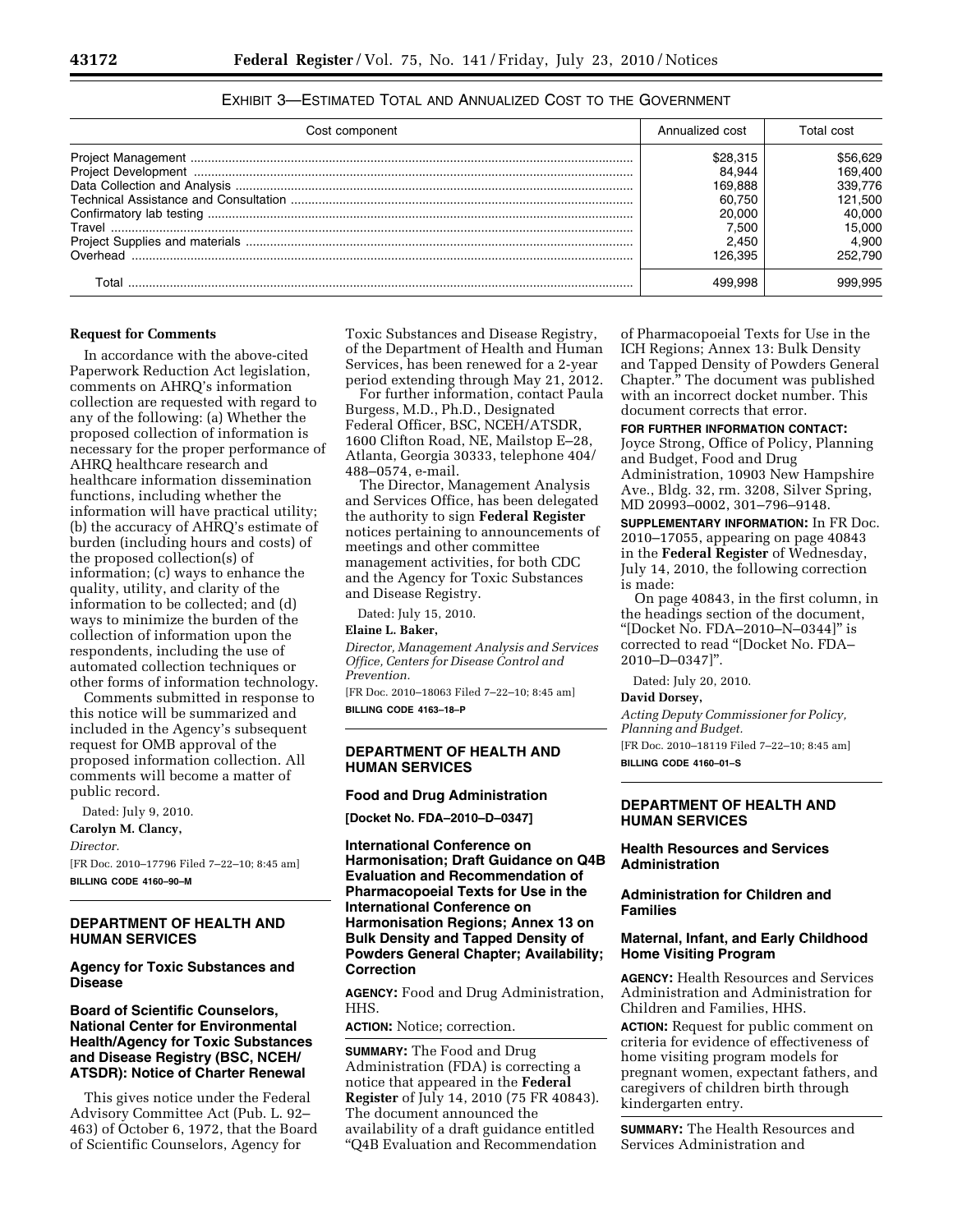Administration for Children and Families, HHS, solicit comments by August 17, 2010 on proposed criteria for evidence of effectiveness of home visiting program models for pregnant women, expectant fathers, and primary caregivers of children birth through kindergarten entry. Final criteria for evidence of effectiveness will be included in the program announcement inviting eligible entities to apply for funding under the Affordable Care Act Maternal, Infant, and Early Childhood Home Visiting Program.

**SUPPLEMENTARY INFORMATION:** *Invitation to Comment:* HHS invites comments regarding this notice, both on the proposed criteria and proposed methodology for HHS's systematic review of the evidence. To ensure that your comments have maximum effect, please identify clearly the specific criterion or other section of this notice that your comment addresses.

#### **1.0 Purpose of Program**

The Affordable Care Act (ACA) Maternal, Infant, and Early Childhood Home Visiting program is designed to strengthen and improve home visiting programs, improve service coordination for at risk communities, and identify and provide comprehensive evidencebased home visiting services to families who reside in at risk communities. The legislation specifies that most program funds must be used for "evidence-based" home visiting program models. This Notice (1) proposes criteria to be considered in assessing whether home visiting models have evidence of effectiveness, and (2) describes the methodology for a systematic review of evidence, applying the criteria proposed in this Notice, which HHS is currently conducting. The Notice solicits comments on both items.

#### **2.0 Background**

#### *2.1 Legislative Context*

On March 23, 2010, the President signed into law the Patient Protection and Affordable Care Act of 2010 (Pub. L. 111–148) (also known as the Affordable Care Act or ACA); historic legislation designed to make quality, affordable health care available to all Americans, reduce costs, improve health care quality, enhance disease prevention, and strengthen the health care workforce. Through a provision adding Section 511 to Title V of the Social Security Act to create the Maternal, Infant, and Early Childhood Home Visiting program, the Act responds to the diverse needs of children and families in at risk communities and provides an historic

and unique opportunity for collaboration at the Federal, State, and local level to assure coordination and delivery of critical health, development, early learning, and child abuse and neglect prevention services to most effectively serve these children and families. By supporting evidence-based home visiting program models, the ACA Maternal, Infant, and Early Childhood Home Visiting program plays a crucial role in national efforts to build quality, comprehensive statewide early childhood systems for pregnant women, parents, and caregivers, and children from birth to 8 years of age.

The ACA Maternal, Infant, and Early Childhood Home Visiting Program is designed: (1) To strengthen and improve the programs and activities carried out under Title V; (2) to improve coordination of services for at risk communities; and (3) to identify and provide comprehensive services to improve outcomes for families who reside in at risk communities. At risk communities will be identified through a statewide assessment of needs and of existing resources to meet those needs. HHS intends that the home visiting program will result in a coordinated system of early childhood home visiting in every State that has the capacity to provide infrastructure and supports to assure high-quality, evidence-based practice.

The program enables eligible entities to utilize what is known about effective home visiting services to provide evidence-based programs to promote: improvements in prenatal, maternal and newborn health; child health and development including prevention of child injuries and maltreatment and improvements in cognitive, language, social-emotional, and physical development; parenting skills; school readiness; reductions in crime or domestic violence; improvements in family economic self-sufficiency; and improvements in the coordination and referrals for other community resources and supports.

# *2.2 Use of Funds for* ''*Evidence-Based*'' *Programs*

Section  $511(d)(3)(A)$  of Title V, as amended by the Affordable Care Act, reserves the majority of grant funds for home visiting program models with evidence of effectiveness based on rigorous evaluation research. The legislation specifies that models must meet the following requirements in order to be considered ''evidencebased'':

(I) The model conforms to a clear consistent home visitation model that has been existence for at least 3 years and is

research-based, grounded in relevant empirically-based knowledge, linked to program determined outcomes, associated with a national organization or institution of higher education that has comprehensive home visitation program standards that ensure high quality services delivery and continuous program improvement, and has demonstrated significant, (and in the case of the service delivery model described in item (aa), sustained) positive outcomes, as described in the benchmark areas specified in paragraph (1)(A) and the participant outcomes described in paragraph (2)(B), when evaluated using a well-designed and rigorous—

(aa) randomized controlled research designs, and the evaluation results have been published in a peer-reviewed journal; or (bb) quasi-experimental research designs.

The legislation charges the Secretary of Health and Human Services with establishing criteria for evidence of effectiveness of the home visiting program models and ensuring the process for establishing the criteria is transparent and provides the opportunity for public comment.

This Notice (1) proposes criteria to be considered in assessing whether home visiting models have evidence of effectiveness and (2) describes the methodology for a systematic review of evidence, applying the criteria proposed in this Notice, which HHS is currently conducting. The Notice solicits comments on both items. After comments are received, HHS will finalize the criteria and methodology and complete the systematic review of the available evidence of effectiveness of selected home visiting program models.

It is expected that eligible entities will also have an opportunity to present documentation in their applications for the ACA Maternal, Infant, and Early Childhood Home Visiting program to demonstrate that additional home visiting models meet the final criteria. Such documentation will be reviewed by HHS using the same procedures applied in HHS' systematic review and described below.

The criteria proposed in this notice apply only to the home visiting program for States and territories authorized by Section 511(c) of Title V. Criteria for the ACA Tribal Maternal, Infant, and Early Childhood Home Visiting Program authorized by Section 511(h)(2)(A) of Title V will be issued separately. Based on a careful review of available research evidence on home visiting interventions with Tribal populations, the Secretary will develop alternative evidence-based criteria for identifying home visiting models likely to improve outcomes for families in Tribal communities.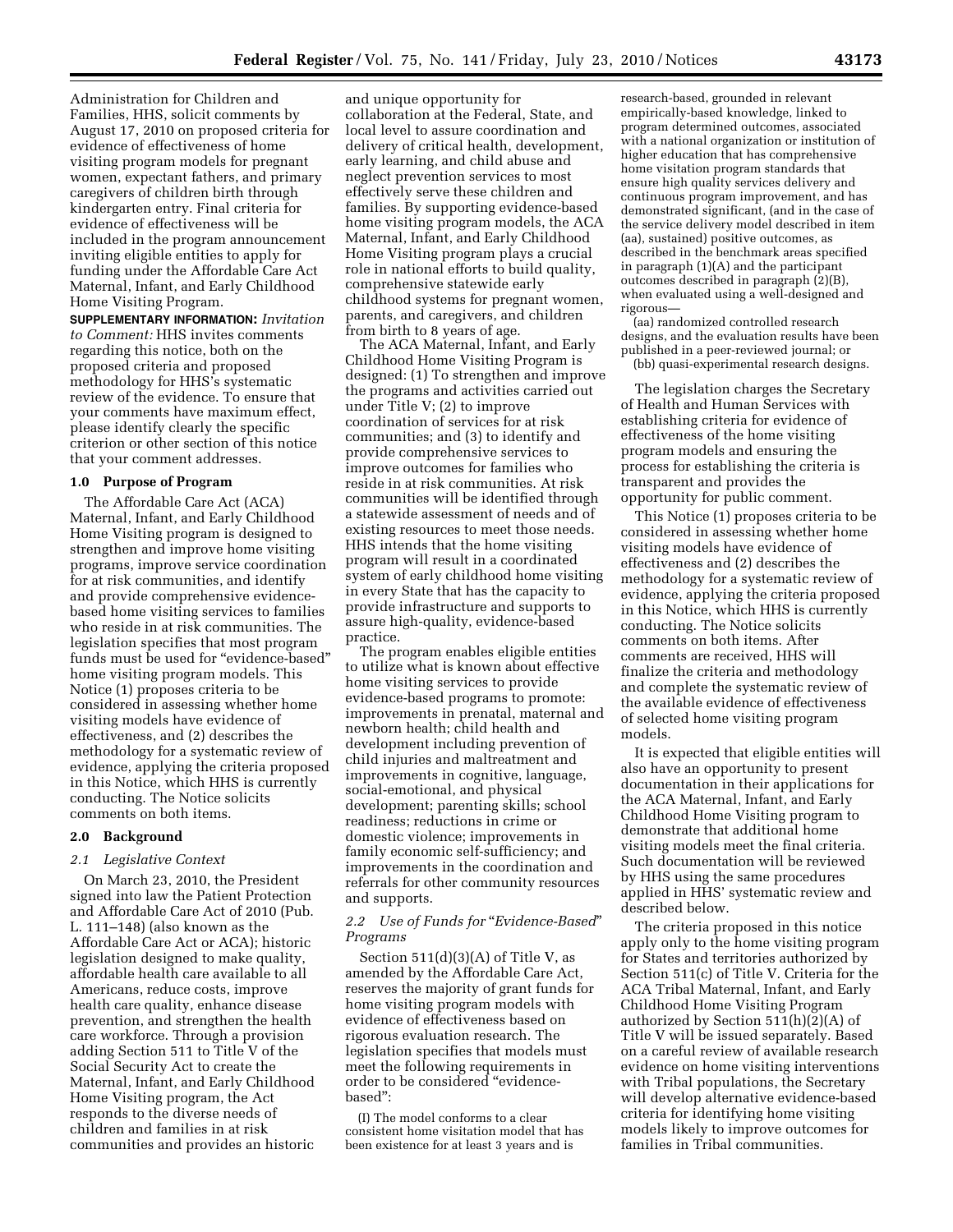# **3.0 Proposed Criteria for Evidence of Effectiveness**

A home visiting model must have been (1) evaluated using rigorous methodology and (2) shown to have a positive impact on outcomes in order to meet criteria for evidence of effectiveness. The following two types of criteria (3.1 and 3.2) must be met in order for a home visiting model to be considered evidence-based for the purposes of the Maternal, Infant, and Early Childhood Home Visiting Program:

## *3.1 Criteria for Well-Designed, Rigorous Impact Research*

In order to ensure the highest probability of producing unbiased estimates of program impacts, there are a number of variables that should be considered. These variables include study design (i.e. randomized controlled trial [RCT] or quasi-experimental design [QED]), level of attrition, baseline equivalence, reassignment of participants from one condition to another in the trial, the reliability and validity of outcome measures studied, and confounding factors.

Two types of impact study designs have the potential to be both welldesigned and rigorous: Randomized

controlled trials and quasi-experimental designs. HHS proposes to define randomized controlled trials as a study design in which sample members are assigned to the program and comparison groups by chance. Randomized control designs are often considered the ''gold standard'' of research design because personal characteristics (before the program begins) do not affect whether someone is assigned to the program or control group. HHS proposes to define a quasi-experimental design as a study design in which sample members are selected for the program and comparison groups in a nonrandom way. For example, families may selfselect into groups (deciding whether they want services or not) or an administrator may assign families to groups based on family risk factors. Quasi-experimental designs are considered weaker than randomized controlled trials because characteristics that may be related to outcomes, such as motivation or need, may also influence whether someone is in the program or comparison group.

HHS proposes that an impact study will be considered high, moderate or low quality depending on the study's capacity to provide unbiased estimates of program impact. Studies that are

rated "high" and "moderate" (see Table 1 below), therefore, would meet requirements to be considered ''welldesigned, rigorous impact research.'' In brief, the high rating would be reserved for random assignment studies with low attrition of sample members and no reassignment of sample members after the original random assignment. The moderate rating would apply to studies that use a quasi-experimental design and to random assignment studies that, due to flaws in the study design or execution (for example, high sample attrition), do not meet all the criteria for the high rating. To receive the moderate rating, studies would have to demonstrate that at the study's onset, the intervention and comparison groups were well matched on specified measures (i.e. baseline equivalence), such as a pretest measure of targeted outcomes or race and maternal education. Studies that do not meet all of the criteria for either high or moderate quality would be considered low quality.

As summarized in Table 1, the rating scheme would consider five dimensions: (1) Study design, (2) attrition, (3) baseline equivalence, (4) reassignment, and (5) confounding factors.

#### TABLE 1—CRITERIA FOR WELL-DESIGNED, RIGOROUS IMPACT RESEARCH

|                                              | Rating                                                                                                                                      |                                                                                                                                   |                                                                                    |  |
|----------------------------------------------|---------------------------------------------------------------------------------------------------------------------------------------------|-----------------------------------------------------------------------------------------------------------------------------------|------------------------------------------------------------------------------------|--|
| Rating Criteria                              | High                                                                                                                                        | Moderate                                                                                                                          | Low                                                                                |  |
|                                              | Random assignment                                                                                                                           | Quasi-experimental design with a<br>comparison group; random as-<br>signment design with high attri-<br>tion or any reassignment. | Studies that do not meet the re-<br>quirements for a high or mod-<br>erate rating. |  |
| Attrition                                    | Meets "What Works Clearing-<br>house" (Dept. of Education)<br>standards for acceptable rates<br>of overall and differential attri-<br>tion. | No requirement.                                                                                                                   |                                                                                    |  |
| Baseline equivalence                         | No requirement other than ran-<br>dom assignment; Statistically<br>significant differences must be<br>controlled.                           | Must establish baseline equiva-<br>lence of study arms on selected<br>measures (see Table 1, Note 2<br>below).                    |                                                                                    |  |
| Reassignment (see Table 1, Note<br>1 below). | Analysis must be based on origi-<br>nal assignment to study arms.                                                                           | No requirement.                                                                                                                   |                                                                                    |  |
|                                              | Must have at least two partici-<br>pants in each study arm and no<br>systematic differences in data<br>collection methods.                  | Must have at least two partici-<br>pants in each study arm and no<br>systematic differences in data<br>collection methods.        |                                                                                    |  |

Table 1, Note 1: In random assignment studies, deviation from the original random assignment (for example, moving families from the treatment to the control group) can also bias the impact estimates. Therefore, in order for a RCT to meet our criteria for the high rating, the analysis must be performed on the sample as originally

assigned. Subjects may not be reassigned for reasons such as contamination, noncompliance, or level of exposure. RCTs that somehow alter the original random assignment but otherwise meet the criteria for the high rating are considered for a moderate study rating, provided they meet the other criteria for that rating. Our criteria are similar to those developed by the WWC, which allows a study to be downgraded as a result of reassignment.

Table 1, Note 2: When possible, baseline equivalence should be established on outcomes of interest. For some studies it is not feasible to collect baseline measures on the outcome of interest, for example, children's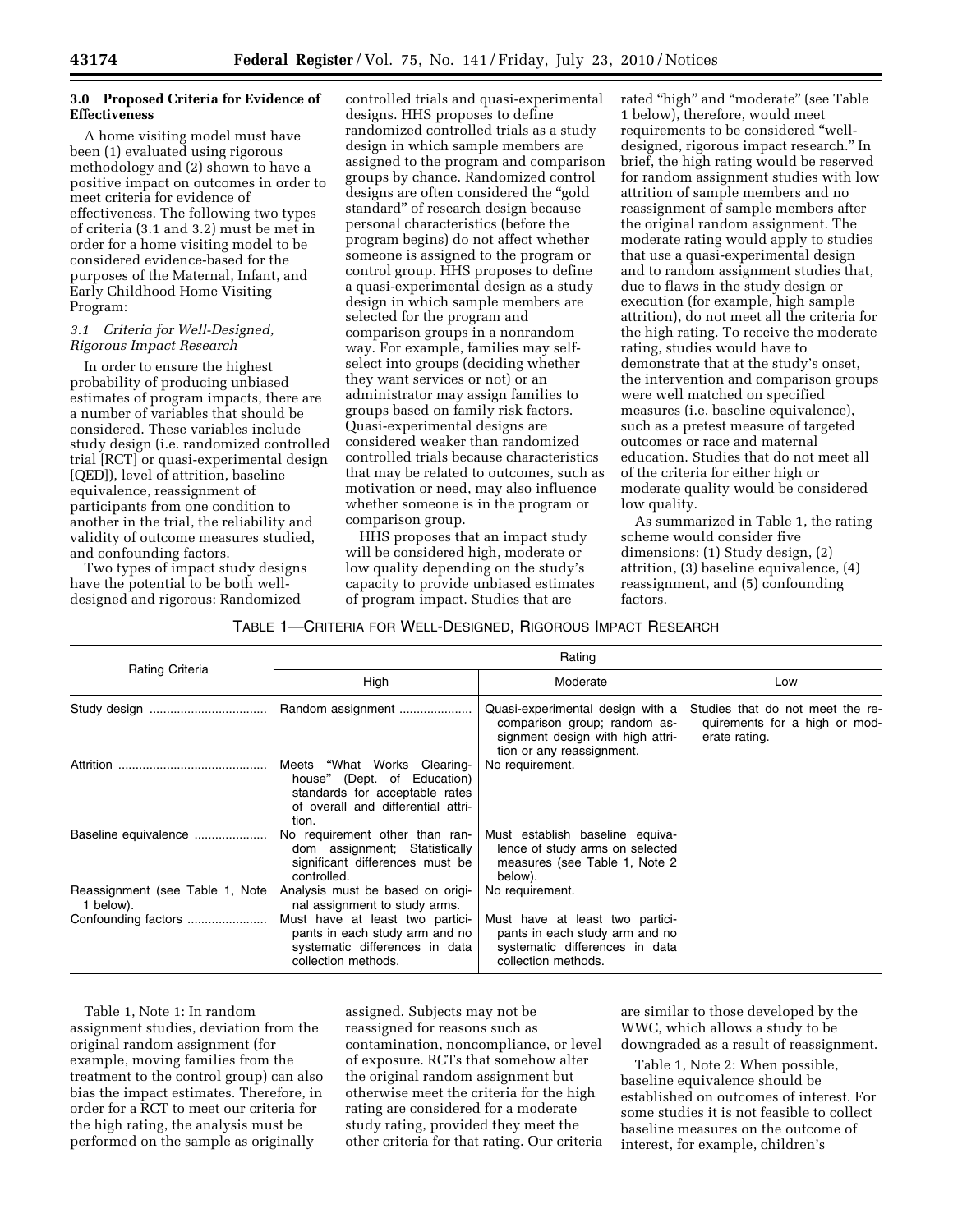outcomes when baseline is collected prenatally. For all studies, baseline equivalence must be established on two demographic factors: (1) The parent or child's race and ethnicity and (2) socioeconomic status.

## *3.2 HHS Proposed Criteria for Evidence of Effectiveness of a Home Visiting Service Delivery Model*

In order to have confidence in the impact estimates created from a high or moderate quality study design, a number of variables should be considered. These variables include statistical significance, whether impacts are sustained, and whether the impacts were found for the full sample or only for non-replicated subgroups.

*3.2.1* The ACA Maternal, Infant and Early Childhood Home Visitation Program legislation includes a number of participant outcome and benchmark areas. In determining program effectiveness HHS proposes to examine programs for impacts in the following eight program domains:

(1) Maternal health

(2) Child health

(3) Child development and school readiness, including improvements in cognitive, language, social-emotional or physical development

(4) Prevention of child injuries and maltreatment

(5) Parenting skills

(6) Reductions in crime or domestic violence

(7) Improvements in family economic self-sufficiency

(8) Improvements in the coordination and referrals for other community resources and supports.

*3.2.2 Taking into account the legislative language and the two types of criteria discussed in 3.1 and 3.2 above, HHS proposes to consider a program model eligible for evidence-based funding for the purposes of the ACA Maternal, Infant, and Early Childhood Home Visiting Program if it meets the following minimum criteria:* 

• At least one high- or moderatequality impact study (see 3.1) of the program model finds favorable, statistically significant impacts in two or more of the eight outcome domains (see 3.2.1); or

• At least two high- or moderatequality impact studies using different samples (see 3.1) of the program model find one or more favorable, statistically significant impacts in the same domain (see 3.2.1).

In both cases, the impacts considered must be found either for the full sample or, if found for subgroups but not for the full sample, impacts must be replicated

in the same domain in two or more studies using different samples.

Additionally, if the program model meets the above criteria based on findings from randomized control trial(s) only, then one or more impacts in an outcome domain must be sustained for at least one year after program enrollment, and one or more impacts in an outcome domain must be reported in a peer-reviewed journal (consistent with section 511(d)(3)(A)(i)(I)).

Isolated positive findings, and impacts found only for a subgroup, but not the full sample in a study, raise concerns about false positives that may be artifacts of multiple statistical tests rather than reflecting true impacts. The requirements for replication of positive findings across samples or for findings in two or more outcome domains are meant to guard against this problem. HHS recognizes the importance of subgroup findings for determining impacts on subgroups of the population of interest, including specific racial or ethnic groups, and plans to report information on subgroup findings, whether replicated or not.

### **4.0 Proposed Methods for HHS's Systematic Review of Evidence of Effectiveness**

HHS is conducting a comprehensive and detailed program model-by-model review of the available evidence of effectiveness of home visiting programs that support the following legislatively specified benchmarks and outcomes: Maternal health; child health; child development and school readiness including improvements in cognitive, language, social-emotional, and physical development; prevention of child injuries and maltreatment; parenting skills; reductions in crime or domestic violence; improvements in family economic self-sufficiency; and improvements in the coordination and referrals for other community resources and supports.

The review is being carried out through a contract to Mathematica Policy Research, Inc. and led by the Administration for Children and Families in collaboration with the Health Resources and Services Administration, the Office of the Assistant Secretary for Planning and Evaluation, and the Centers for Disease Control and Prevention. The review will apply the HHS criteria proposed above to determine which of the program models reviewed meet the criteria for evidence of effectiveness. The review will be completed after comments on this notice are received and considered.

## *4.1 Review Process*

To conduct a through and transparent review of the home visiting program model research literature, the systematic review project is following five main steps, the first three of which have been provisionally completed. Comments on steps 4 and 5 are especially encouraged.

1. Conduct a broad literature search;

2. Screen studies for relevance;

3. Prioritize program models for review;

4. Rate the quality of impact studies with eligible designs;

5. Assess the evidence of effectiveness for each program model.

In addition, the project plans to review and make available implementation information for each program. Steps taken to address potential conflicts of interest are also described below.

4.1.1 Step 1: Conduct a Broad Literature Search

The literature search included four main activities:

1. *Database Searches.* The project team searched on relevant key words in a range of research databases. Key words included terms related to the service delivery approach, target population, and outcome domains emphasized in the Patient Protection and Affordable Care Act. The initial search was limited to studies published since 1989; a more focused search on prioritized program models included studies published since 1979 (see Prioritizing Programs below).

2. *Web Site Searches.* The project team used a custom Google search engine to search more than 50 relevant government, university, research, and nonprofit Web sites for unpublished reports and papers.

3. *Call for Studies.* In November 2009, Mathematica issued a call for studies and sent it to approximately 40 relevant listservs for dissemination.

4. *Review of Existing Literature Reviews and Meta-Analyses.* The project team checked search results against the bibliographies of recent literature reviews and meta-analyses of home visiting programs and added relevant missing citations to the search results.

The literature search yielded approximately 8,200 unduplicated citations, including 150 articles submitted through the call for studies.

4.1.2 Step 2: Screen Studies for Relevance

The project team then screened all citations identified through the literature search for relevance. Studies were screened out for the following reasons: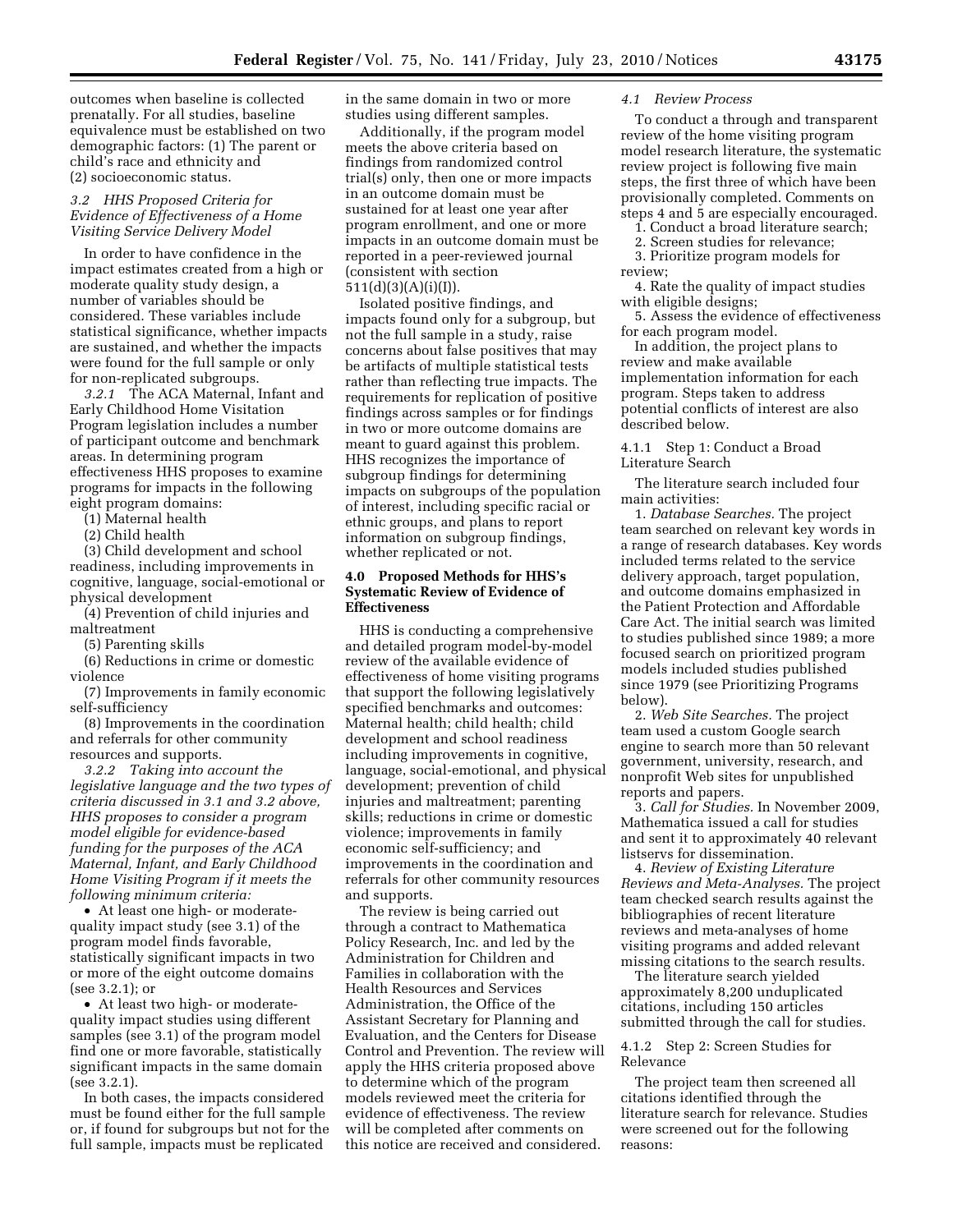• The model under study did not use home visitation as a primary service delivery strategy. Programs that are primarily center-based with infrequent or supplemental home visiting were excluded. In order to be considered a home visiting model, a program must offer home visiting services to most or all participants and these services must be integral to programmatic goals. Visits should occur solely or primarily where participating families reside but occasionally may occur elsewhere if the families are homeless or uncomfortable conducting visits in the home. The services could be voluntary or mandated (for example, court ordered).

• The study did not use an eligible design as described in 3.1 above (randomized controlled trial, quasiexperimental design). The project team also included any studies on the implementation of specific home visiting models. These studies were used in the implementation reports described in section 5.0 of this Notice.

• The program did not include pregnant women and families with children from birth to kindergarten entry.

• The study did not examine any outcomes in the domains of: Maternal health and/or child health; child development and school readiness; reductions in child maltreatment; reductions in juvenile delinquency, family violence, and crime; positive parenting practices; and family economic factors. The legislatively specified domain of improvement in coordination and referrals for community resources and supports was not used in screening because of challenges in specifying discrete measures.

• The study did not examine a clear home visiting program model. For example, the study might focus on a specific home visiting strategy, such as comparing the use of professional and paraprofessional home visiting staff within home visiting program model broadly rather than a specific program model. Without a clearly identified program model, the evidence review could not use the impact study to assess the effectiveness of a specific program.

• The study was not published in English. This limitation reflects practical considerations, given the limited time available for the review.

• The study was published before 1989 for the initial search or 1979 for the focused search on prioritized program models. These limitations balance practical considerations, given limited time available, and were designed to ensure that seminal research was included.

4.1.3 Step 3: Prioritize Program Models for Review

After screening, the initial search yielded studies on more than 250 home visiting program models. Timing and resources do not allow for a detailed review of all of these home visiting program models prior to the implementation of the ACA Maternal, Infant, and Early Childhood Home Visiting Program. For each model the team examined the number and design of impact studies, sample sizes of the impact studies, the availability of implementation information, whether the program was currently in widespread use in the U.S., and whether the program had been implemented only in a developing-world context. The project staff eliminated programs that had no information available about implementation, were implemented only in a developing-world context, or were no longer in operation and provided no support for implementation. This decision was made so that resources could be focused on reviewing program models that States and territories would be readily able to implement and that would be likely to meet other statutory requirements.

4.1.4 Step 4: Rating the Quality of Impact Studies

For the purposes of the systematic review, HHS plans to assign each impact study a rating of high, moderate, or low, per the criteria described in 3.1 above.

4.1.5 Step 5: Assessing Evidence of Effectiveness

After rating the quality of all available impact studies for a program, HHS plans to assess the evidence across all studies of the program models that received a high or moderate rating and measured outcomes in at least one of the legislatively specified participant outcome domains utilizing the HHS proposed criteria for evidence for effectiveness discussed in 3.2 above.

#### **5.0 Implementation Reviews**

To assist in implementation of the ACA Maternal, Infant and Early Childhood Home Visiting Program, the project plans to collect and publish information about implementation of the prioritized program models. The project plans to provide two kinds of implementation reports for each program model. One implementation report will focus on the support available to assist interested entities to implement the model (such as program model technical assistance staff or trainings) or infrastructure required to

implement the model (such as the purchase of a specific data management system or curricula). The second kind of implementation report will focus on implementation experiences during the impact trials or in implementing the model in the field. These reports will provide information on the study samples in the impact trials, describe the locations where the specific model has been implemented, the average number of visits the participants receive, any available research on adaptations of the program models and lessons learned about implementing the models that have been reported in the available research.

#### **6.0 Addressing Conflicts of Interest**

All members of the review team have signed a conflict of interest statement in which they declared any financial or personal connections to developers, studies, or products being reviewed and confirmed their understanding of the process by which they must inform the project director if such conflicts arise. The review team's project director assembled signed conflict of interest forms for all project staff and subcontractors and monitors for possible conflicts over time. If a team member is found to have a potential conflict of interest concerning a particular home visiting program model being reviewed, that team member is excluded from the review process for the studies of that program model. In addition, reviews for two programs evaluated by Mathematica Policy Research are being conducted by contracted reviewers who are not Mathematica® employees.

#### **7.0 Future Allocations Based on Application Strength**

To encourage exemplary programs and direct Federal funds where they can have the greatest impact, HHS plans to allocate the ACA Maternal, Infant and Early Childhood Home Visiting Program funding available in future years that exceeds funding available in FY 2010 competitively based upon States' capacity and commitment to improve child outcomes specified in the statute through improvements in service coordination and the implementation of home visiting programs with fidelity to high-quality, evidence-based models. HHS plans to evaluate applications based on multiple criteria and invites comments on what criteria are appropriate. Among the criteria, HHS proposes to give significant weight to the strength of the available evidence of effectiveness of the model or models employed by the State. In this context, the use of program models satisfying the